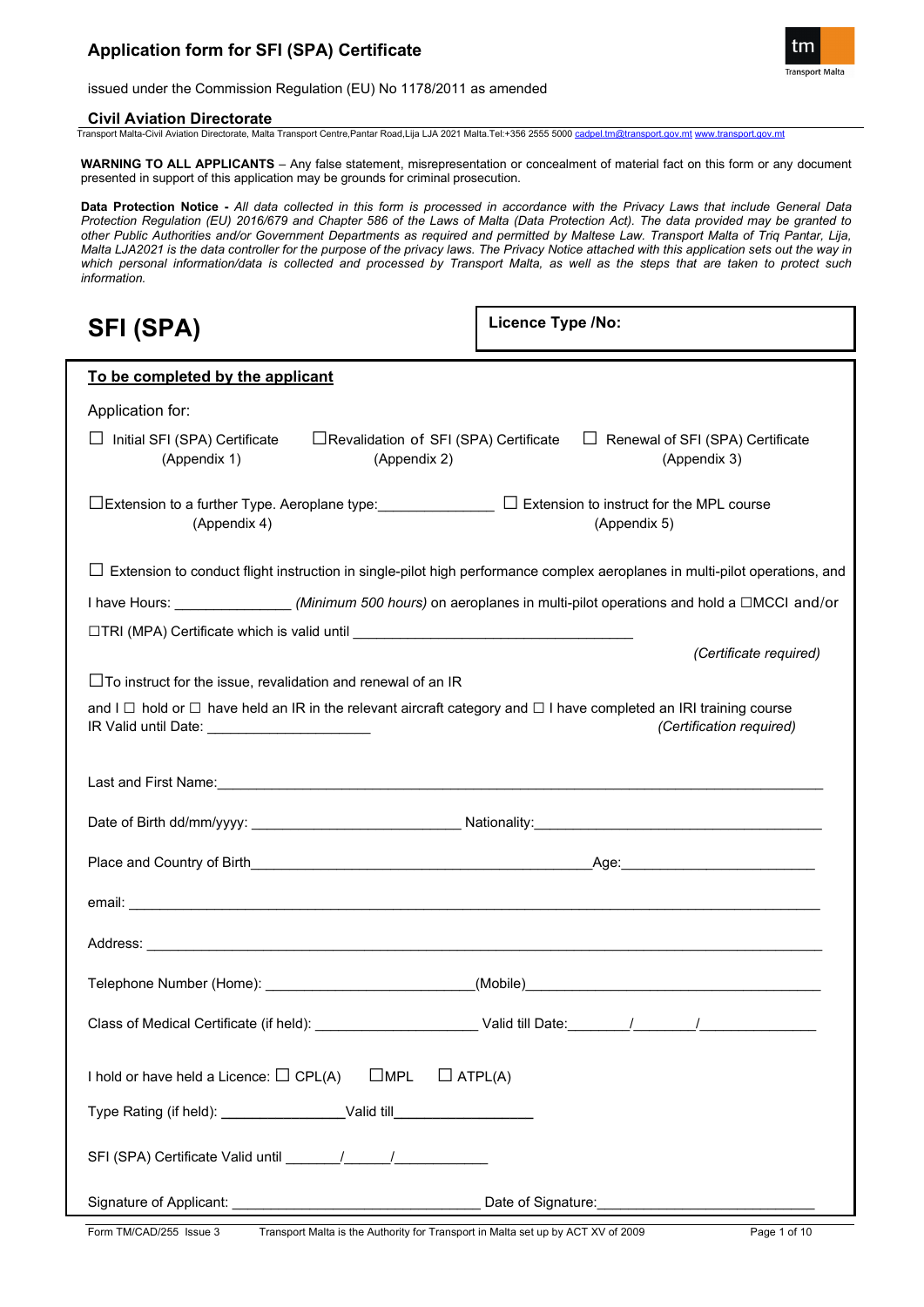

issued under the Commission Regulation (EU) No 1178/2011 as amended

**Civil Aviation Directorate** Transport Malta-Civil Aviation Directorate, Malta Transport Centre,Pantar Road,Lija LJA 2021 Malta.Tel:+356 2555 5000 [cadpel.tm@transport.gov.mt](mailto:cadpel.tm@transport.gov.mt) [www.transport.gov.mt](http://www.transport.gov.mt/)

| <b>Appendix 1</b>                                                                                                                                                                                                              |                                                                                                     |  |  |
|--------------------------------------------------------------------------------------------------------------------------------------------------------------------------------------------------------------------------------|-----------------------------------------------------------------------------------------------------|--|--|
| PART 1 OF 2<br><b>SFI (SPA) - First Issue Application Form</b>                                                                                                                                                                 | Licence Type /No:                                                                                   |  |  |
| To be completed by the applicant                                                                                                                                                                                               |                                                                                                     |  |  |
|                                                                                                                                                                                                                                |                                                                                                     |  |  |
|                                                                                                                                                                                                                                |                                                                                                     |  |  |
| 1) $\Box$ I hold or $\Box$ have held a Licence: $\Box$ CPL(A) $\Box$ MPL $\Box$ ATPL(A)                                                                                                                                        |                                                                                                     |  |  |
| 2) Proficiency check for the issue of the specific aircraft type rating in an FFS representing the applicable type,<br>within the 12 months preceding the application completed on date: _________________________________     |                                                                                                     |  |  |
| 3) Flight time as PIC on single-pilot aeroplanes Hours: _________________________________ Minimum 500 hours                                                                                                                    |                                                                                                     |  |  |
|                                                                                                                                                                                                                                |                                                                                                     |  |  |
| 5a) Completed as a pilot or an observer in the last 12 months route sectors _________________ Minimum 3                                                                                                                        | (Certification required)                                                                            |  |  |
|                                                                                                                                                                                                                                |                                                                                                     |  |  |
|                                                                                                                                                                                                                                |                                                                                                     |  |  |
| Sectors 1:                                                                                                                                                                                                                     | _________________________Sectors 2: _________________________Sectors 3: ___________________________ |  |  |
| or                                                                                                                                                                                                                             |                                                                                                     |  |  |
| 5b) Line-orientated flight training-based simulator sessions conducted by qualified flight crew on the flight deck                                                                                                             |                                                                                                     |  |  |
| of the applicable type _______________(Minimum 2), including flights of at least 2 hours each between 2 different                                                                                                              |                                                                                                     |  |  |
| aerodromes, and the associated pre-flight planning and de-briefing _____________(Minimum 2)                                                                                                                                    |                                                                                                     |  |  |
|                                                                                                                                                                                                                                |                                                                                                     |  |  |
| Aeroplane Type: Simulator ID No: Note that the Contract of the Contract of Seconds Aeroplane Contract of the C                                                                                                                 |                                                                                                     |  |  |
|                                                                                                                                                                                                                                |                                                                                                     |  |  |
| 1. Name of qualified crew:                                                                                                                                                                                                     |                                                                                                     |  |  |
| Licence No: of qualified crew                                                                                                                                                                                                  |                                                                                                     |  |  |
| Signature of qualified crew                                                                                                                                                                                                    |                                                                                                     |  |  |
| Date: the contract of the contract of the contract of the contract of the contract of the contract of the contract of the contract of the contract of the contract of the contract of the contract of the contract of the cont |                                                                                                     |  |  |
| 2. Name of qualified crew:                                                                                                                                                                                                     |                                                                                                     |  |  |
| Licence No: of qualified crew                                                                                                                                                                                                  |                                                                                                     |  |  |
| Signature of qualified crew                                                                                                                                                                                                    |                                                                                                     |  |  |
| 6) Assessment of Competence completed on date: _________________________________                                                                                                                                               | as a SFI (SPA)<br>(attach form TM/CAD 0179)                                                         |  |  |
|                                                                                                                                                                                                                                |                                                                                                     |  |  |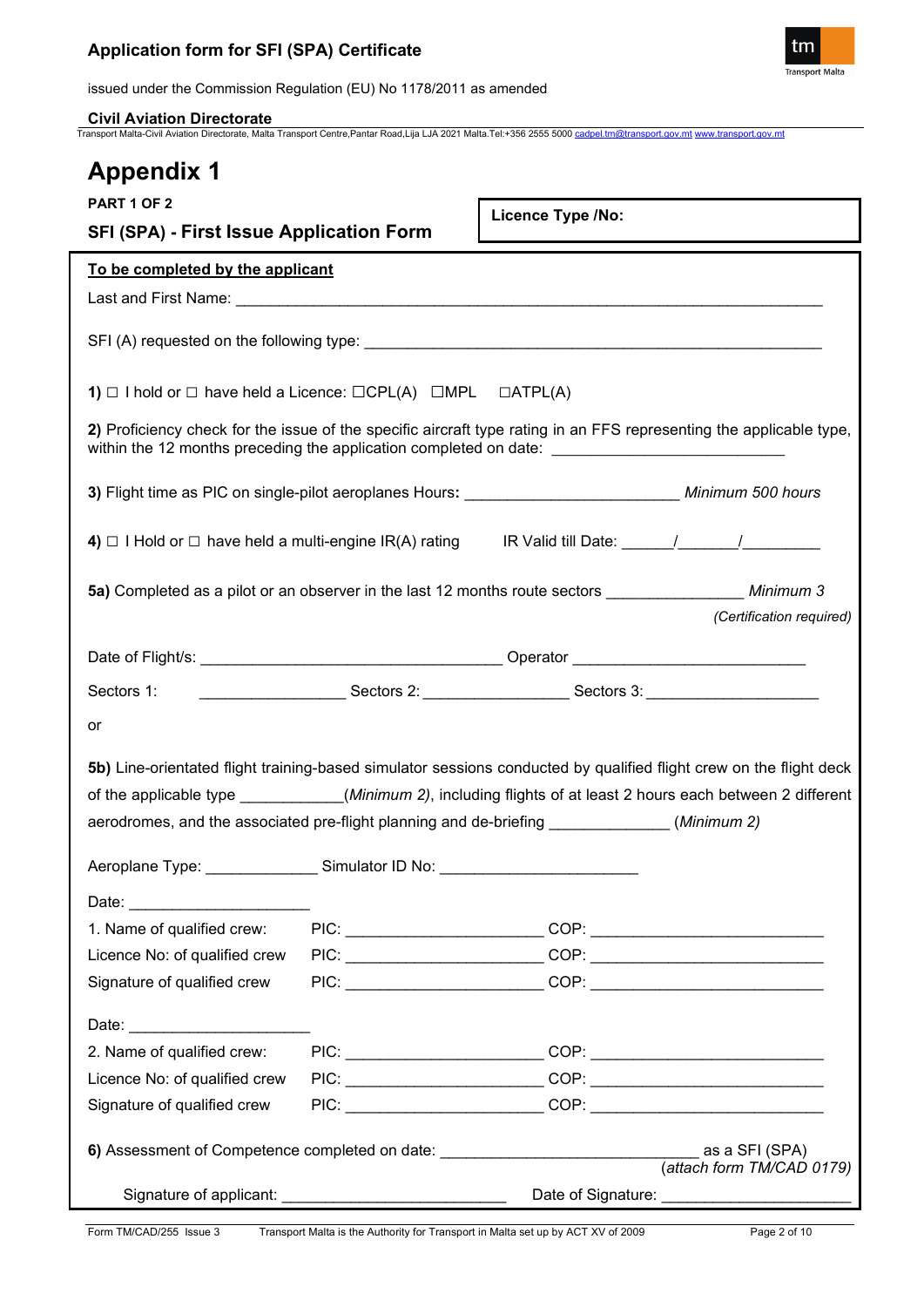

issued under the Commission Regulation (EU) No 1178/2011 as amended

**Civil Aviation Directorate** Transport Malta-Civil Aviation Directorate, Malta Transport Centre,Pantar Road,Lija LJA 2021 Malta.Tel:+356 2555 5000 [cadpel.tm@transport.gov.mt](mailto:cadpel.tm@transport.gov.mt) [www.transport.gov.mt](http://www.transport.gov.mt/)

# **Appendix 1**

| .                                                     |                                                                                                                        |
|-------------------------------------------------------|------------------------------------------------------------------------------------------------------------------------|
| <b>PART 2 OF 2</b>                                    |                                                                                                                        |
| <b>SFI (SPA) - First Issue Application Form</b>       | Applicant's Full Name and Licence No:                                                                                  |
| To be completed by ATO and signed by Head of training |                                                                                                                        |
|                                                       |                                                                                                                        |
|                                                       |                                                                                                                        |
|                                                       |                                                                                                                        |
|                                                       |                                                                                                                        |
|                                                       |                                                                                                                        |
|                                                       |                                                                                                                        |
|                                                       |                                                                                                                        |
|                                                       |                                                                                                                        |
|                                                       | Flight instruction on the appropriate Simulator completed on date: _________________________________                   |
|                                                       | Course Start Date: ___________________________Course Completion Date: _____________________________                    |
|                                                       |                                                                                                                        |
| Credit (if applicable):<br>i.<br>the requirements.    | An applicant for an SFI certificate who holds a TRI certificate for the relevant type shall be fully credited towards  |
| ii.<br>teaching and learning part.                    | Applicants holding or having held an instructor certificate shall be fully credited towards the requirement for the    |
| the level of proficiency required.                    | The ATO confirms that the candidate has been trained according to the approved syllabus for the SFI (MPA), and assures |
|                                                       |                                                                                                                        |

Name of HT: \_\_\_\_\_\_\_\_\_\_\_\_\_\_\_\_\_\_\_\_\_\_\_\_\_\_\_\_\_\_\_\_\_\_\_\_\_\_\_\_\_\_\_ Licence number: \_\_\_\_\_\_\_\_\_\_\_\_\_\_\_\_\_\_\_\_\_\_\_\_\_\_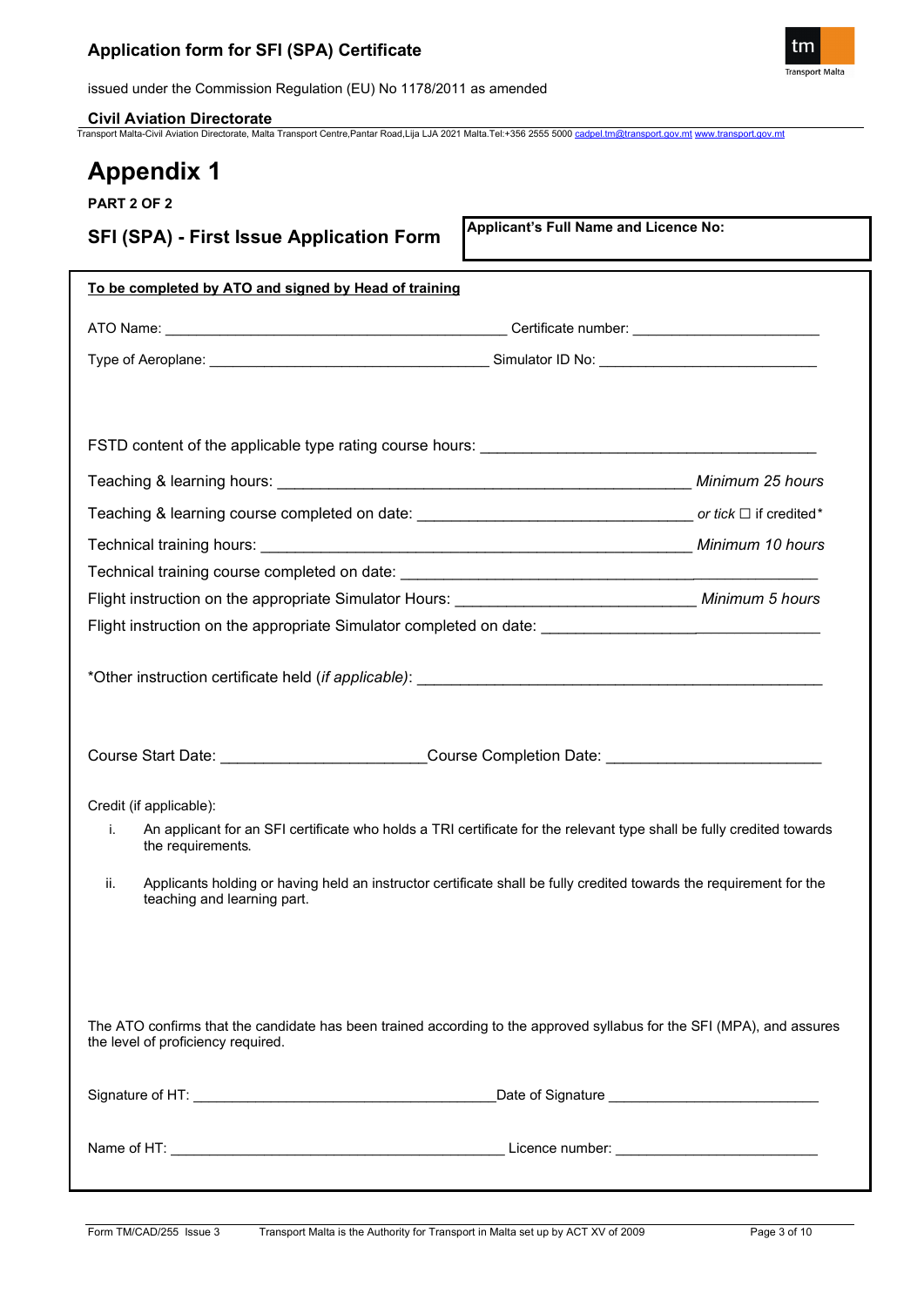

issued under the Commission Regulation (EU) No 1178/2011 as amended

**Civil Aviation Directorate** Transport Malta-Civil Aviation Directorate, Malta Transport Centre,Pantar Road,Lija LJA 2021 Malta.Tel:+356 2555 5000 [cadpel.tm@transport.gov.mt](mailto:cadpel.tm@transport.gov.mt) [www.transport.gov.mt](http://www.transport.gov.mt/)

| <b>Appendix 2</b><br>Applicant's Full Name and Licence No:                                                                                                                                                                          |  |  |  |
|-------------------------------------------------------------------------------------------------------------------------------------------------------------------------------------------------------------------------------------|--|--|--|
| SFI (SPA) - Revalidation                                                                                                                                                                                                            |  |  |  |
| To be completed by the applicant                                                                                                                                                                                                    |  |  |  |
|                                                                                                                                                                                                                                     |  |  |  |
| For revalidation of an SFI(A) certificate the applicant shall, within the validity period of the SFI certificate, fulfil 2 of the<br>following 3 requirements:                                                                      |  |  |  |
| 1) $\Box$ I completed as an instructor or an examiner in FSTDs Hours ___________________Minimum 50 hours, of which                                                                                                                  |  |  |  |
| within the 12 months preceding the expiry date of the SFI certificate Hours: _____________ Minimum 15 hours                                                                                                                         |  |  |  |
| 2) $\Box$ Refresher Training<br>I completed Instructor refresher training as a SFI at an ATO, within the 12 months preceding the expiry date of the SFI                                                                             |  |  |  |
| <b>Declaration by Head of Training</b>                                                                                                                                                                                              |  |  |  |
|                                                                                                                                                                                                                                     |  |  |  |
|                                                                                                                                                                                                                                     |  |  |  |
|                                                                                                                                                                                                                                     |  |  |  |
|                                                                                                                                                                                                                                     |  |  |  |
|                                                                                                                                                                                                                                     |  |  |  |
| 3) □ Assessment of Competence see Note<br>Passed within the 12 months preceding the expiry date of the SFI(A) certificate an assessment of competence as a SFI(A)                                                                   |  |  |  |
|                                                                                                                                                                                                                                     |  |  |  |
| (attach form TM/CAD 0179)                                                                                                                                                                                                           |  |  |  |
| Additionally for revalidation: the applicant shall have completed, on an FFS, the proficiency checks for the issue of the<br>specific aircraft type ratings representing the types for which privileges are held.                   |  |  |  |
|                                                                                                                                                                                                                                     |  |  |  |
| Valid until: <u>Communication</u> Contract Contract Contract Contract Contract Contract Contract Contract Contract Contract Contract Contract Contract Contract Contract Contract Contract Contract Contract Contract Contract Cont |  |  |  |
| Note:<br>For the at least each alternate revalidation in the case of SFI(A) the holder shall have to pass an assessment of competence in<br>accordance with FCL.935.                                                                |  |  |  |
| Complete if requirement for assessment of competence above is not ticked.                                                                                                                                                           |  |  |  |
|                                                                                                                                                                                                                                     |  |  |  |
|                                                                                                                                                                                                                                     |  |  |  |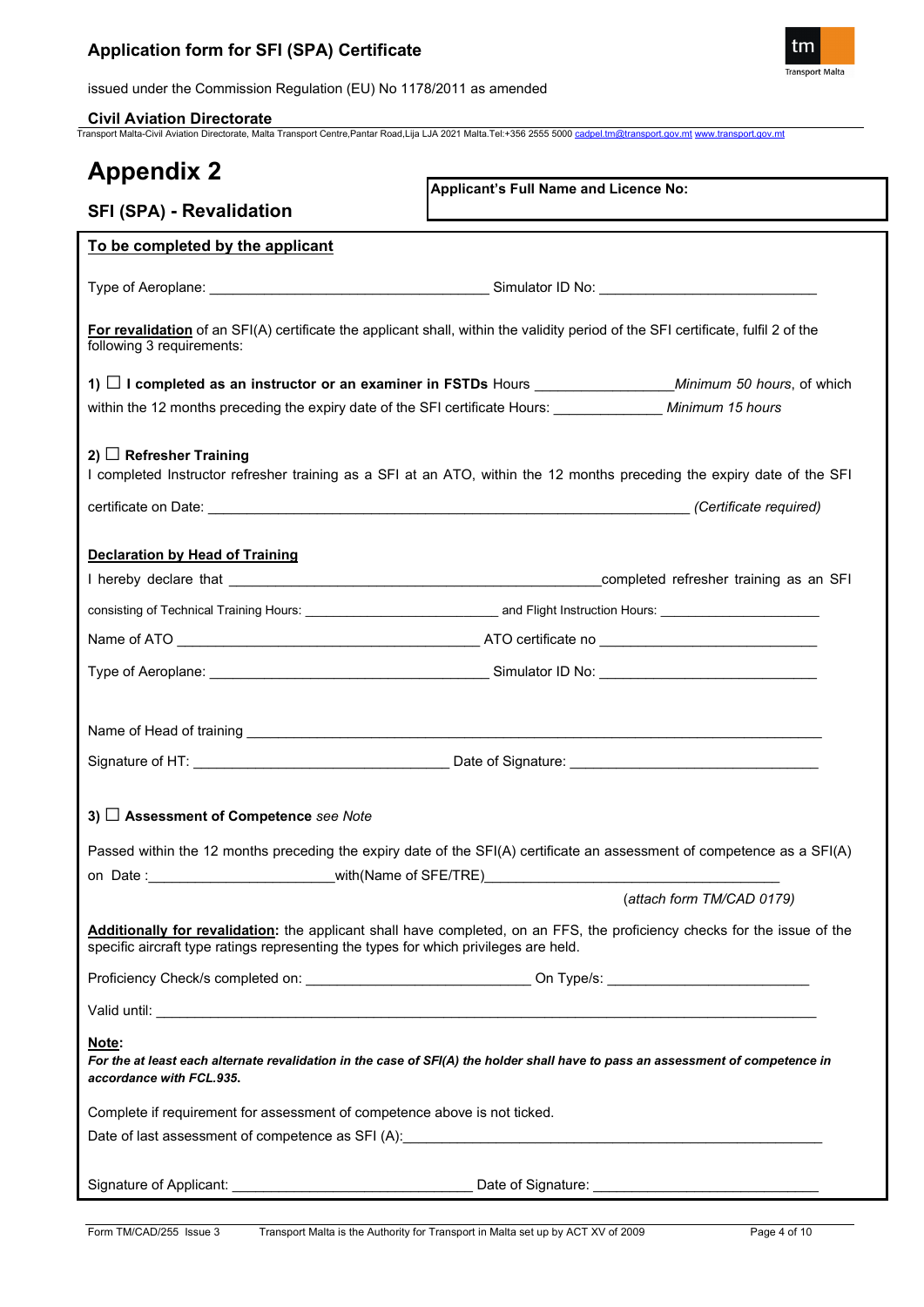

issued under the Commission Regulation (EU) No 1178/2011 as amended

**Civil Aviation Directorate** Transport Malta-Civil Aviation Directorate, Malta Transport Centre,Pantar Road,Lija LJA 2021 Malta.Tel:+356 2555 5000 [cadpel.tm@transport.gov.mt](mailto:cadpel.tm@transport.gov.mt) [www.transport.gov.mt](http://www.transport.gov.mt/)

| <b>Appendix 3</b>                          |                                                                                                                            |  |  |  |  |
|--------------------------------------------|----------------------------------------------------------------------------------------------------------------------------|--|--|--|--|
| SFI (SPA) - Renewal                        | Applicant's Full Name and Licence No:                                                                                      |  |  |  |  |
| Renewal - To be completed by the Applicant |                                                                                                                            |  |  |  |  |
|                                            |                                                                                                                            |  |  |  |  |
|                                            | All three (3) below must be completed in the last 12 months preceding the application:                                     |  |  |  |  |
| 1) Refresher Training                      |                                                                                                                            |  |  |  |  |
|                                            |                                                                                                                            |  |  |  |  |
|                                            |                                                                                                                            |  |  |  |  |
|                                            | _____________using Simulator ID No.: ___________________________on Date: ___________________________                       |  |  |  |  |
|                                            | (Certificate required)                                                                                                     |  |  |  |  |
|                                            |                                                                                                                            |  |  |  |  |
|                                            |                                                                                                                            |  |  |  |  |
|                                            |                                                                                                                            |  |  |  |  |
|                                            |                                                                                                                            |  |  |  |  |
| 2) Assessment of Competence                |                                                                                                                            |  |  |  |  |
|                                            | Passed within the 12 months preceding the expiry date of the SFI(A) certificate an assessment of competence as a SFI(A)    |  |  |  |  |
|                                            |                                                                                                                            |  |  |  |  |
|                                            | (attach form TM/CAD/0179)                                                                                                  |  |  |  |  |
| 3) Skill Test                              |                                                                                                                            |  |  |  |  |
|                                            | Completed the skill test for the issue of the aircraft type rating/s representing the types for which privileges are to be |  |  |  |  |
|                                            | on Date:                                                                                                                   |  |  |  |  |
|                                            |                                                                                                                            |  |  |  |  |
|                                            | (copy of endorsed licence required)                                                                                        |  |  |  |  |
|                                            |                                                                                                                            |  |  |  |  |
|                                            |                                                                                                                            |  |  |  |  |
|                                            |                                                                                                                            |  |  |  |  |
|                                            |                                                                                                                            |  |  |  |  |
|                                            |                                                                                                                            |  |  |  |  |
|                                            |                                                                                                                            |  |  |  |  |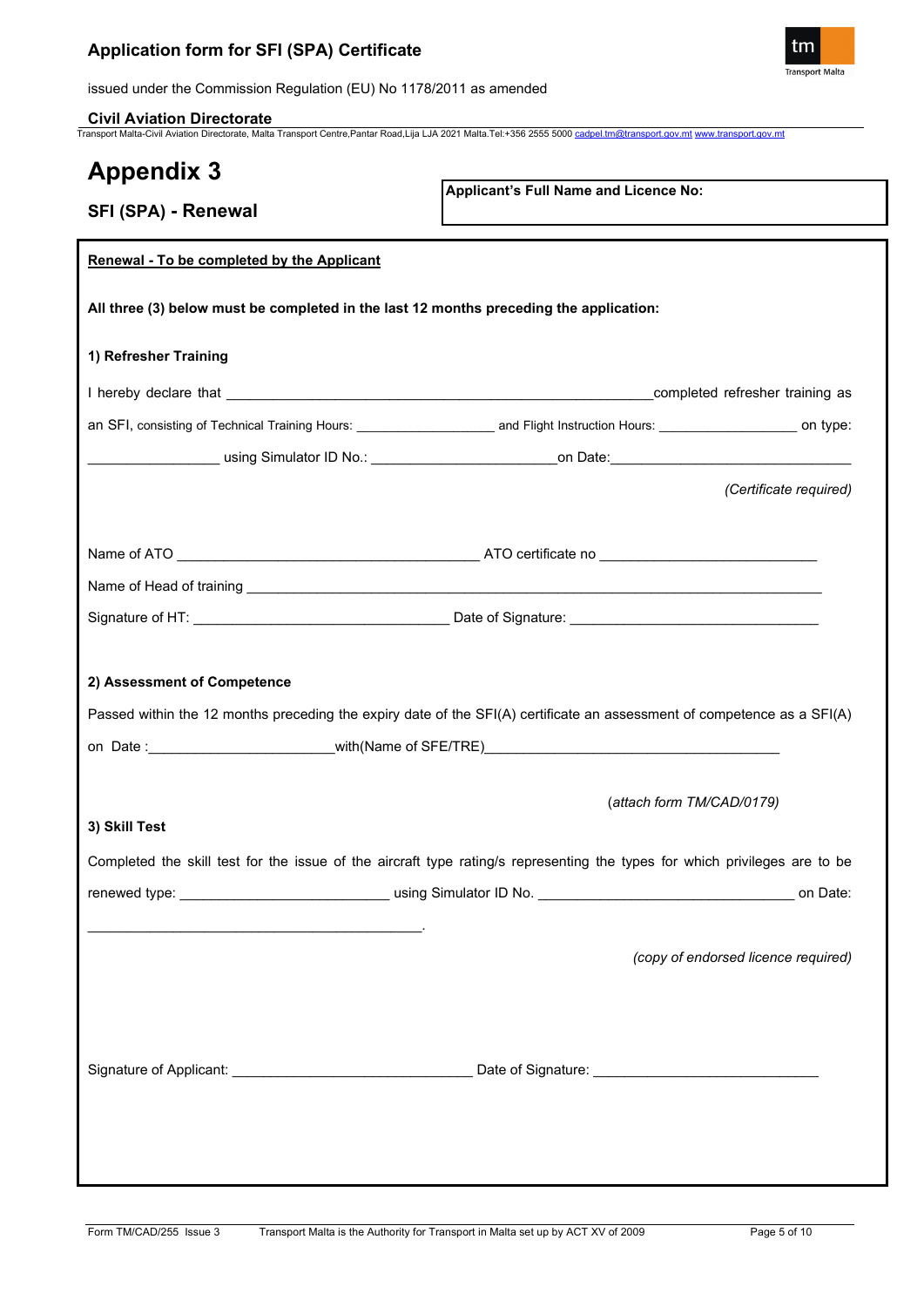

issued under the Commission Regulation (EU) No 1178/2011 as amended

**Civil Aviation Directorate** Transport Malta-Civil Aviation Directorate, Malta Transport Centre,Pantar Road,Lija LJA 2021 Malta.Tel:+356 2555 5000 [cadpel.tm@transport.gov.mt](mailto:cadpel.tm@transport.gov.mt) [www.transport.gov.mt](http://www.transport.gov.mt/)

# **Appendix 4**

| Applicant's Full Name and Licence No:<br><b>SFI (SPA) - Extension to further Types</b>                                   |
|--------------------------------------------------------------------------------------------------------------------------|
| To be completed by the Head of Training                                                                                  |
|                                                                                                                          |
| 1) Simulator content of the relevant type rating course.                                                                 |
|                                                                                                                          |
| simulator content of the ____________________ type rating course, consisting Hours: _________________________________ of |
|                                                                                                                          |
| 2) Technical training and the FSTD content of the relevant type rating course.                                           |
| technical training and the FSTD content of the _________________ type rating course, consisting Hours:                   |
|                                                                                                                          |
|                                                                                                                          |
| 3) Flight instruction on a complete type rating course                                                                   |
|                                                                                                                          |
| complete type rating course Hours: ________________________(Minimum 3 hours) of flight instruction related to the duties |
|                                                                                                                          |
|                                                                                                                          |
|                                                                                                                          |
|                                                                                                                          |
|                                                                                                                          |
|                                                                                                                          |
|                                                                                                                          |
|                                                                                                                          |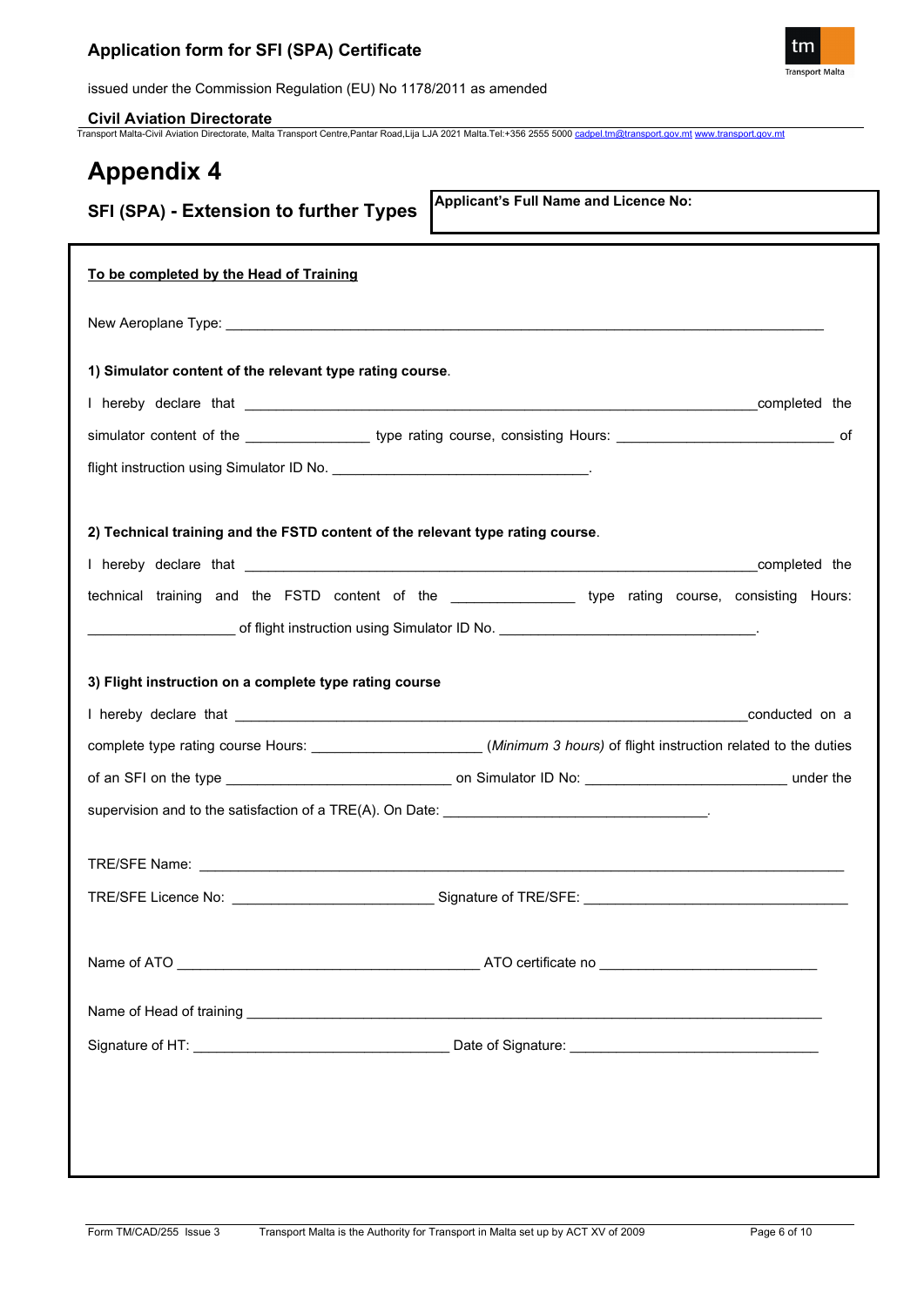

issued under the Commission Regulation (EU) No 1178/2011 as amended

**Civil Aviation Directorate** Transport Malta-Civil Aviation Directorate, Malta Transport Centre,Pantar Road,Lija LJA 2021 Malta.Tel:+356 2555 5000 [cadpel.tm@transport.gov.mt](mailto:cadpel.tm@transport.gov.mt) [www.transport.gov.mt](http://www.transport.gov.mt/)

# **Appendix 5**

## **SFI (SPA) – Extension to instruct for the MPL course**

|                                                                                                                                                                                                                   | Applicant's Full Name and Licence No: |  |
|-------------------------------------------------------------------------------------------------------------------------------------------------------------------------------------------------------------------|---------------------------------------|--|
| To be completed by the Applicant                                                                                                                                                                                  |                                       |  |
| To instruct for the basic phase of the MPL integrated training course                                                                                                                                             |                                       |  |
| 1) $\Box$ I have successfully completed an MPL instructor training course at an ATO (Certification required); and                                                                                                 |                                       |  |
| 2) $\Box$ Flight experience in multi-pilot operations Hours: _________________(logbook required);                                                                                                                 |                                       |  |
| 3) $\Box$ My SFI (SPA) privileges have been extended to instruct in multi-pilot operations                                                                                                                        |                                       |  |
| 4) $\Box$ I have completed initial crew resource management training with a commercial air transport operator approved in<br>accordance with the applicable air operations requirements (Certification required). |                                       |  |
| 5) $\Box$ I hold or $\Box$ have held an $\Box$ FI(A) or an $\Box$ IRI(A) Certificate                                                                                                                              |                                       |  |
|                                                                                                                                                                                                                   |                                       |  |
| To be completed by the Head of Training                                                                                                                                                                           |                                       |  |
| <b>MPL instructors training course</b>                                                                                                                                                                            |                                       |  |
| 1) I MPL instructor training Hours: Minimum 14 hours.                                                                                                                                                             |                                       |  |
| 2) Assessment of Instructor Competencies and of knowledge of the competency-based approach to training completed on<br>phase of the MPL training course.                                                          |                                       |  |
|                                                                                                                                                                                                                   |                                       |  |
| Examiner Licence No: $\_\_$                                                                                                                                                                                       |                                       |  |
|                                                                                                                                                                                                                   |                                       |  |
| Note: the examiner must be qualified to provide flight instruction for the basic phase of the MPL training course                                                                                                 |                                       |  |
|                                                                                                                                                                                                                   |                                       |  |
|                                                                                                                                                                                                                   |                                       |  |
|                                                                                                                                                                                                                   |                                       |  |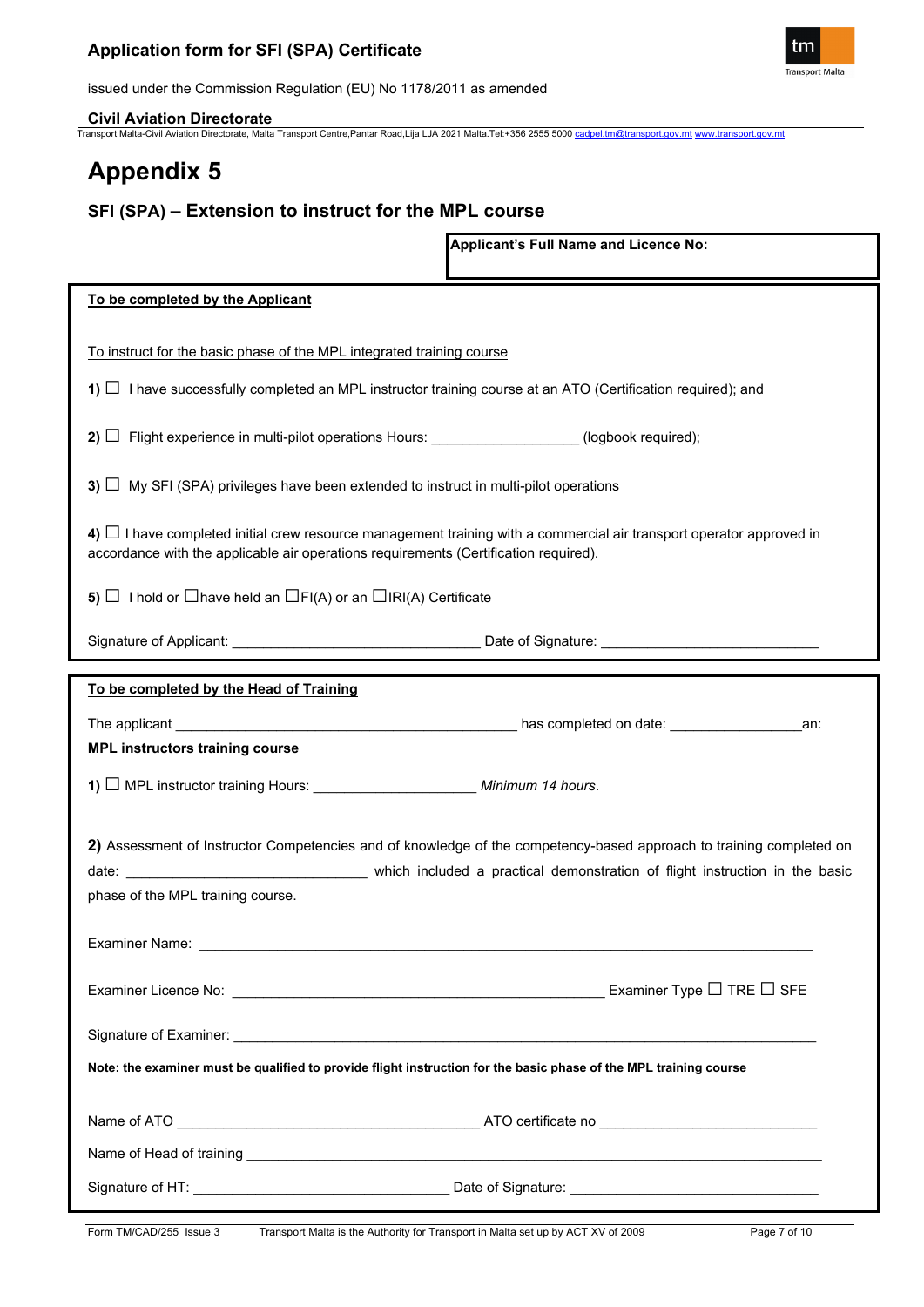

issued under the Commission Regulation (EU) No 1178/2011 as amended

**Civil Aviation Directorate** Transport Malta-Civil Aviation Directorate, Malta Transport Centre,Pantar Road,Lija LJA 2021 Malta.Tel:+356 2555 5000 [cadpel.tm@transport.gov.mt](mailto:cadpel.tm@transport.gov.mt) [www.transport.gov.mt](http://www.transport.gov.mt/)

| <b>SFI (SPA) Certificate</b><br><b>Submission Instructions</b> |                                                                                                                                                                                           | <b>Office</b><br><b>Use</b><br>Only |
|----------------------------------------------------------------|-------------------------------------------------------------------------------------------------------------------------------------------------------------------------------------------|-------------------------------------|
|                                                                | <b>Documents required:</b>                                                                                                                                                                |                                     |
| 1.                                                             | A copy of the Malta ID Card (both sides) or Passport [Original has to be presented before licence<br>is collected / Not required if the applicant already holds a Malta part FCL licence] | $\mathbf 0$                         |
| 2.                                                             | A copy of the Licence held                                                                                                                                                                | $^{\circledR}$                      |
| 3.                                                             | Log Book - All flight instruction must be signed by the instructor                                                                                                                        | $\circled{3}$                       |
| 4.                                                             | Copy of Instructor Certificate if credit is given - if applicable                                                                                                                         | $\bigcirc$                          |
| 5.                                                             | Copy of Medical Certificate - if held                                                                                                                                                     | $\circledS$                         |
| 6.                                                             | Copy of ATO Approval Certificate if not issued by Transport Malta                                                                                                                         | $^{\circledR}$                      |
| 7.                                                             | SFI Assessment of Competence Form TM/CAD/0179                                                                                                                                             | $\circledcirc$                      |
| 8.                                                             | Copy of other instructor certificate/s if credit is given $-$ if applicable                                                                                                               | $^{\circledR}$                      |
| 9.                                                             | SFI Course Completion Certificate showing simulator time as applicable                                                                                                                    | $\circledS$                         |
|                                                                | 10. Certificate of training completed for SFI revalidation or renewal showing simulator time<br>as applicable.                                                                            | $^{\circledR}$                      |
|                                                                | 11. Copy of Examiner Certificate if not issued by Transport Malta                                                                                                                         | $^{\circledR}$                      |
|                                                                | 12. Copy of the Simulator Approval                                                                                                                                                        | $^{\circledR}$                      |
|                                                                | 13. Copy of last Proficiency Check                                                                                                                                                        | $\circledR$                         |
|                                                                | 14. Copy of MCCI Certificate - if applicable                                                                                                                                              | $\circledR$                         |
|                                                                | 15. Copy of initial crew resource management training with a commercial air transport<br>operator                                                                                         | $\circledR$                         |

**It is important to send all the documents to avoid a delay in the issue of the rating.**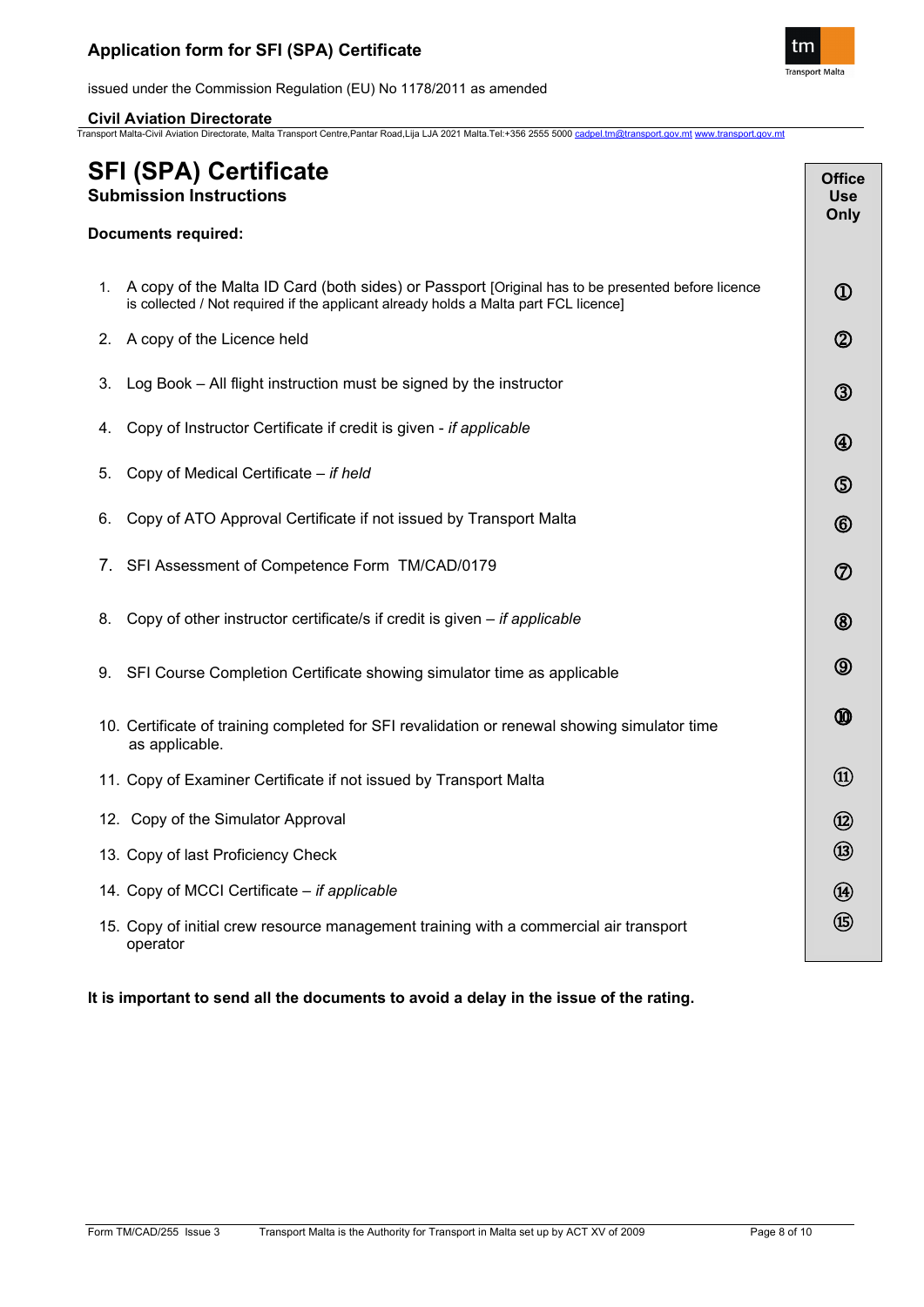

issued under the Commission Regulation (EU) No 1178/2011 as amended

## **Civil Aviation Directorate**

Transport Malta-Civil Aviation Directorate, Malta Transport Centre,Pantar Road,Lija LJA 2021 Malta.Tel:+356 2555 5000 [cadpel.tm@transport.gov.mt](mailto:cadpel.tm@transport.gov.mt) [www.transport.gov.mt](http://www.transport.gov.mt/)

## **Transport Malta – Civil Aviation Directorate Bank Details:**

Bank Name: Bank of Valletta Bank Branch: Naxxar Bank Address: 38, Triq tal-Labour, Naxxar NXR 9020 Bank's BIC Code: VALLMTMT Sort Code: 22013 Account Holder: Transport Malta – Civil Aviation Directorate Account No: 12000580013 IBAN No: MT13VALL 22013 0000 000 12000 5800 13

**Fee**: The applicable fee in the Malta Air Navigation Order / Scheme of Charges on the Transport Malta website has to be submitted with the application.

**Queries**: If you need additional information send an email to [cadpel.tm@transport.gov.mt](mailto:cadpel.tm@transport.gov.mt) to the **attention of Personnel Licensing Section, Transport Malta Civil Aviation Directorate** - giving your contact telephone number.

Send completed form to: **Transport Malta - CAD, Personnel Licensing Section, Pantar Road, Lija, LJA 2021, Malta**